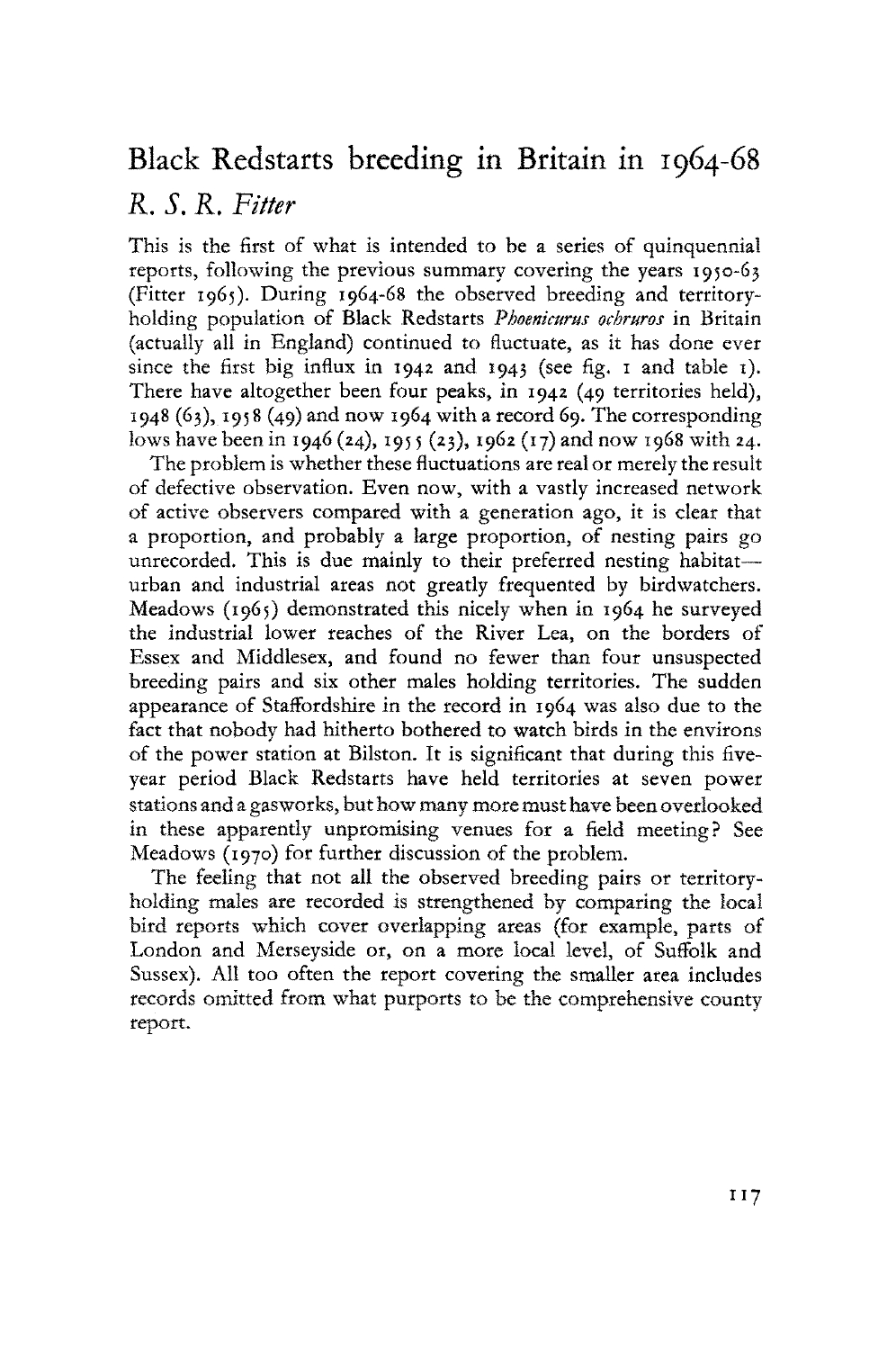On the whole, it seems probable that the fluctuations are genuine, for there appears to be no reason why the admitted imperfections of observation and recording should apparently be cyclical. Moreover, it is probable that most migratory breeding passerine populations fluctuate in a similar way: everyone can remember years in which Blackcaps *Sylvia atricapilla,* Whitethroats *S, communis* and other warblers are notably common or scarce. Ever since regular nesting began in 1923, the pattern of the various small breeding populations of Black Redstarts in Britain has been the occupation of a site for a period (frequently very short) and then its abandonment, as often as not never to be reoccupied. Assuming that the pairs in question have moved elsewhere, and not come to grief, it may well take some time for an ornithologist to come across them again, and many must breed in such sites for a season or two completely unobserved.



Fig. 1. Black Redstarts *Phoenicurus ochruros* in Britain in the breeding season from 1940 to 1968 (years along horizontal axis). The lower line shows the numbers of pairs, whether proved to have bred or not (first two columns in table 1 combined), and the upper the totals of territory-holding males (last column in table 1)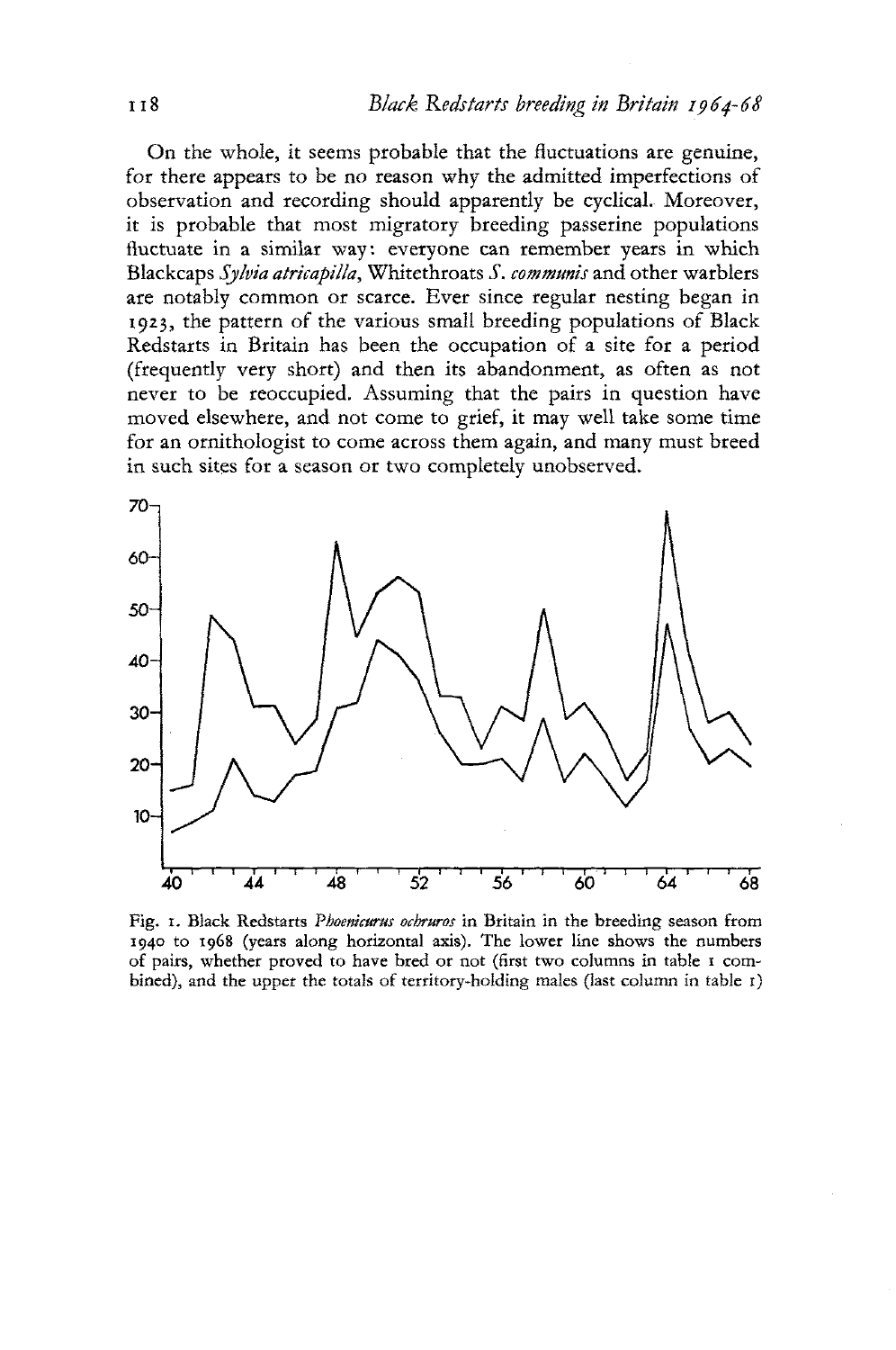**Tabl e 1. Number s of breeding pairs of Black Redstarts** *Phoenicurus ochruros,* **and of singing male s holding territories, in Britain from 1940 to 1968** 

The first two columns combined (total pairs recorded) and the last column (territoryholding males) are shown graphically in fig. 1

| Year | Pairs proved<br>to have bred | to have bred            | Territory-holding<br>Pairs not proved males not known territory-holding<br>to have paired | Total<br>males |
|------|------------------------------|-------------------------|-------------------------------------------------------------------------------------------|----------------|
| 1940 | 7                            |                         | 8                                                                                         | 15             |
| 1941 | 9                            |                         | $\overline{7}$                                                                            | 16             |
| 1942 | 8                            | 3                       | 38                                                                                        | 49             |
| 1943 | 17                           | 4                       | 23                                                                                        | 44             |
| 1944 | 14                           |                         | 17                                                                                        | 3 <sup>T</sup> |
| 1945 | 10                           | 3                       | I8                                                                                        | 31             |
| 1946 | 13                           | 5                       | 6                                                                                         | 24             |
| 1947 | 15                           | 4                       | IO                                                                                        | 29             |
| 1948 | 26                           | 5                       | 32                                                                                        | 63             |
| 1949 | 31                           | I                       | 13                                                                                        | 45             |
| 1950 | 40                           | 4                       | 9                                                                                         | 53             |
| 1951 | 35                           | 6                       | 15                                                                                        | 56             |
| 1952 | 32                           | 4                       | 17                                                                                        | 53             |
| 1953 | 25                           | 1                       | $\overline{7}$                                                                            | 33             |
| 1954 | 17                           | $\overline{\mathbf{3}}$ | 13                                                                                        | 33             |
| 1955 | 14                           | 6                       | 3                                                                                         | 23             |
| 1956 | 20                           | 1                       | 10                                                                                        | 3 <sub>1</sub> |
| 1957 | 14                           | 3                       | 12                                                                                        | 29             |
| 1958 | 27                           | $\mathbf I$             | 2 I                                                                                       | 49             |
| 1959 | 16                           | $\mathbf I$             | I <sub>2</sub>                                                                            | 29             |
| 1960 | 20                           | 2                       | 10                                                                                        | 32             |
| 1961 | I <sub>5</sub>               | $\overline{\mathbf{2}}$ | 9                                                                                         | 26             |
| 1962 | 12                           |                         | 5                                                                                         | 17             |
| 1963 | 14                           | 3                       | 6                                                                                         | 23             |
| 1964 | 34                           | 13                      | 22                                                                                        | 69             |
| 1965 | 22                           | 5                       | 14                                                                                        | 4 <sub>I</sub> |
| 1966 | 17                           | 3                       | 8                                                                                         | 28             |
| 1967 | 18                           | 5                       | 7                                                                                         | 30             |
| 1968 | 16                           | 4                       | 4                                                                                         | 24             |

SUMMARY OF BREEDING RECORDS IN 1964-68

 A return to the high levels achieved in and after 1948, with 34 breeding pairs (the greatest number since 1952) and a grand total of no fewer than 69 territories held, the highest ever recorded. Breeding was proved in nine counties: Berkshire (Windsor), Essex (Stratford), Kent (Dungeness, the Dover-Folkestone area, St Margaret's Bay), Middlesex (City of London, Lea Valley, Shepherds Bush), Norfolk (Great Yarmouth), Staffordshire (Bilston), Suffolk (Dunwich, Ipswich, Lowestoft, Sizewell), Surrey (Croydon, Southwark) and Sussex (Eastbourne, Worthing). Elsewhere there were pairs or singing males at Bedford; Canning Town and Walthamstow, Essex; Kingsgate, Maidstone, Newington and Ramsgate, Kent; Bloomsbury and Brent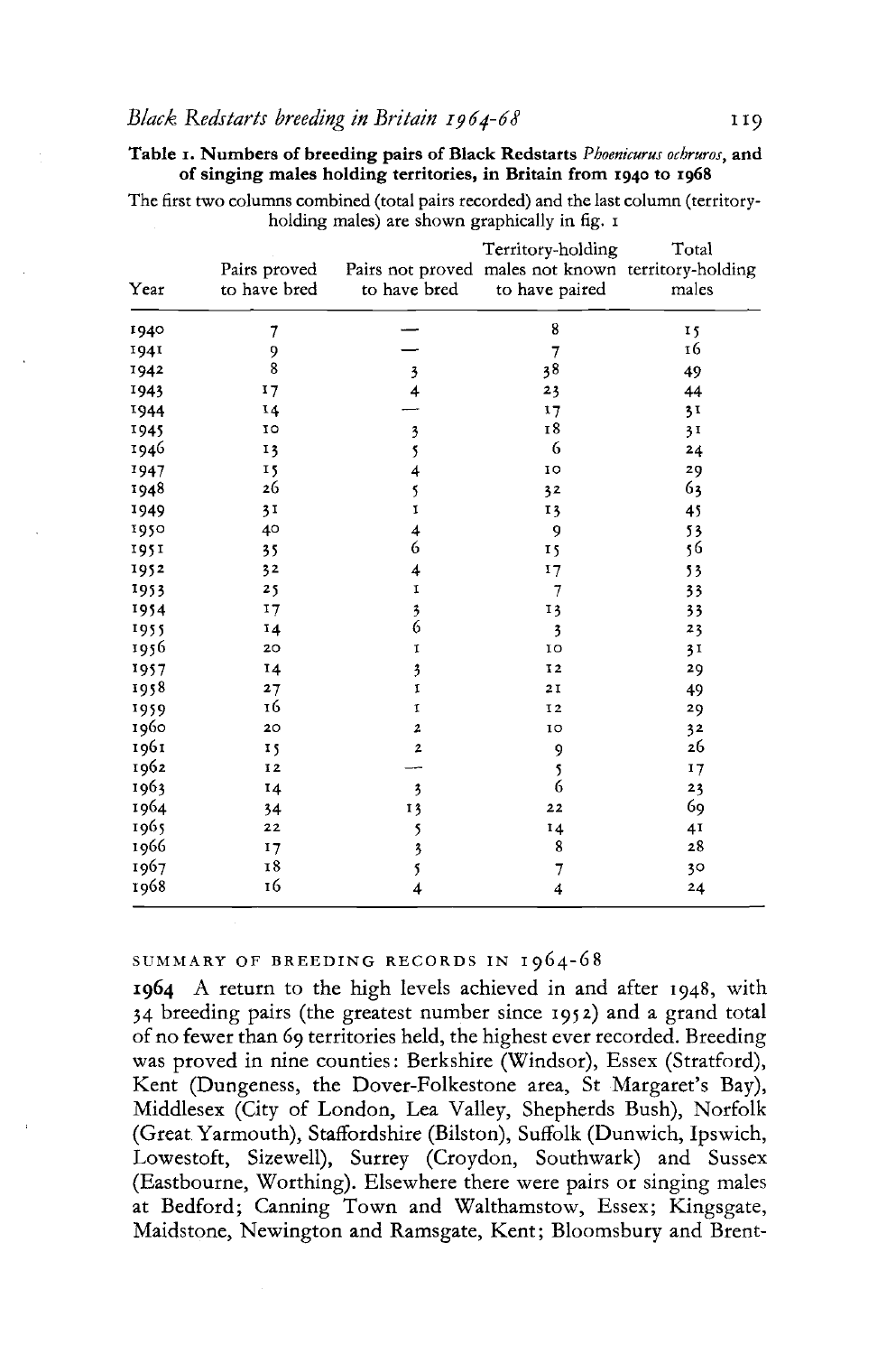ford, Middlesex; Peterborough, Northamptonshire; Nottingham; Wellington, Shropshire; Hastings and St Leonards, Sussex; and Birmingham, Warwickshire. Thus, apart from the outlying population in London, the great majority of breeding pairs continued to inhabit the coastal strip from Great Yarmouth to Beachy Head.

**1965** A much less good year, with little more than half the number of known territories, although breeding was still recorded in seven counties: Buckinghamshire (High Wycombe), Dorset (Portland), Essex (Rainham), Kent (Dover, Dungeness, Littlebrook power station, St Margaret's Bay), Middlesex (City of London, Lea Valley, Paddington, Poplar), Suffolk (Framlingham, Sizewell) and Surrey (Croydon). Elsewhere territories were held only at Windsor, Berkshire; Portsmouth, Hampshire (for the first time definitely in that county since 1945); Ramsgate and St Margaret's Bay, Kent; Cromer, Norfolk; Lowestoft, Suffolk; Beachy Head and Hastings, Sussex; and Birmingham, Warwickshire. Well-known sites apparently lacking in Black Redstarts in that year included Great Yarmouth and Eastbourne.

**1966** The population fell lower still, to the level of 1961-63. Breeding was recorded in only six counties: Kent (Dover, Dungeness, Littlebrook), Middlesex (City of London, Poplar, Shepherds Bush, Tottenham), Norfolk (Great Yarmouth), Staffordshire (Bilston), Suffolk (Lowestoft, Sizewell) and Surrey (Croydon). Elsewhere territories were held at Dagenham and Stratford, Essex; Woolwich Arsenal, Kent; Bloomsbury, Middlesex; and Kingston-upon-Thames and Southwark, Surrey. For the first time almost since 1940, none was reported from Sussex, not even a singing male at Hastings.

**1967** This year saw a slight recovery. Pairs were proved to have bred in nine counties again: Essex (Becontree Heath, Lea Valley), Kent (Belvedere, Dungeness, Littlebrook), Middlesex (Lea Valley), Norfolk (Great Yarmouth), Northampton, Staffordshire (Bilston), Suffolk (Lowestoft, Sizewell), Surrey (Croydon) and Warwickshire (Birmingham). Other territories were held at Blackwall Point and Dover, Kent; the City of London and Shepherds Bush, Middlesex; Old Hunstanton, Norfolk; and Ipswich, Suffolk. Once again, unaccountably, no occupied territories were recorded in Sussex.

**1968** Numbers reverted to below the level of 1966, with breeding definitely established in only seven counties: Essex (Lea Valley), Hertfordshire (Welwyn), Kent (Elmers End), Middlesex (City of London, Marylebone, Park Royal, Tottenham), Norfolk (Great Yarmouth), Suffolk (Lowestoft, Sizewell) and Warwickshire (Birmingham). There were also singing males or pairs not proved to have bred at Littlebrook, Kent; Bloomsbury, Middlesex; Ipswich, Suffolk; Beddington, Surrey; and on the east Sussex cliffs. The astonishing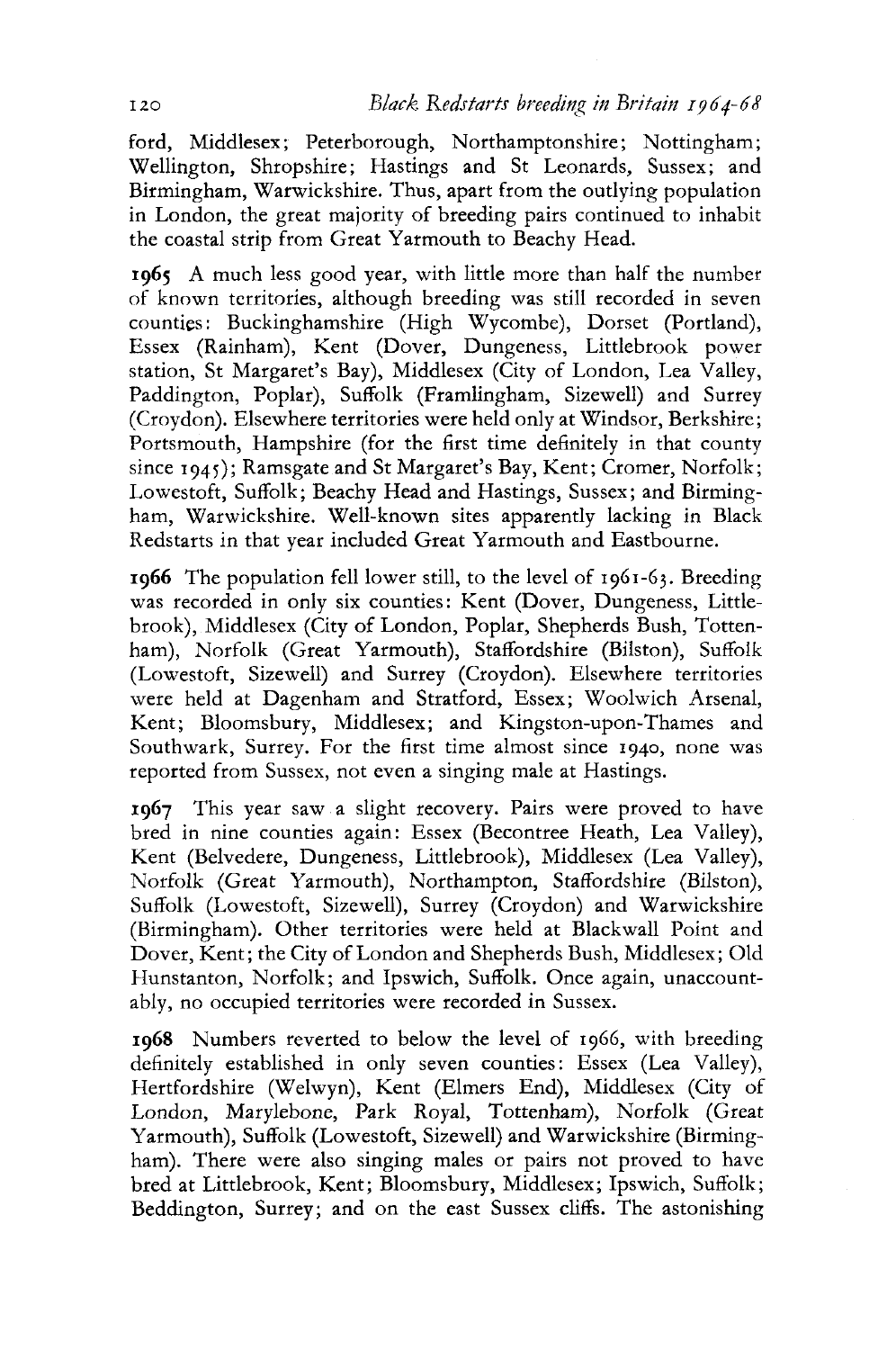feature of 1968 was the collapse of the apparently well-established colonies at Dover and Dungeness, Kent, so that the only pair proved to have bred in the whole of the three counties of Kent, Surrey and Sussex, normally one of the main strongholds, was at a new site at Elmers End, Kent.



Fig. 2. Proved breeding localities of Black Redstarts *Phoenicurus ochruros* in Britain up to and including 1968. Note that the centres are now in the London area (see inset), south-east England, East Anglia and the Midlands. Breeding has never been proved in Wales or Scotland, and the most recent records in the west and north were Cornwall (1939), Devon (1949), Shropshire (1963), Lancashire (1950), Yorkshire (1951), Northumberland (1962) and Durham (1845). Apart from the last all the cases of proved breeding are since 1923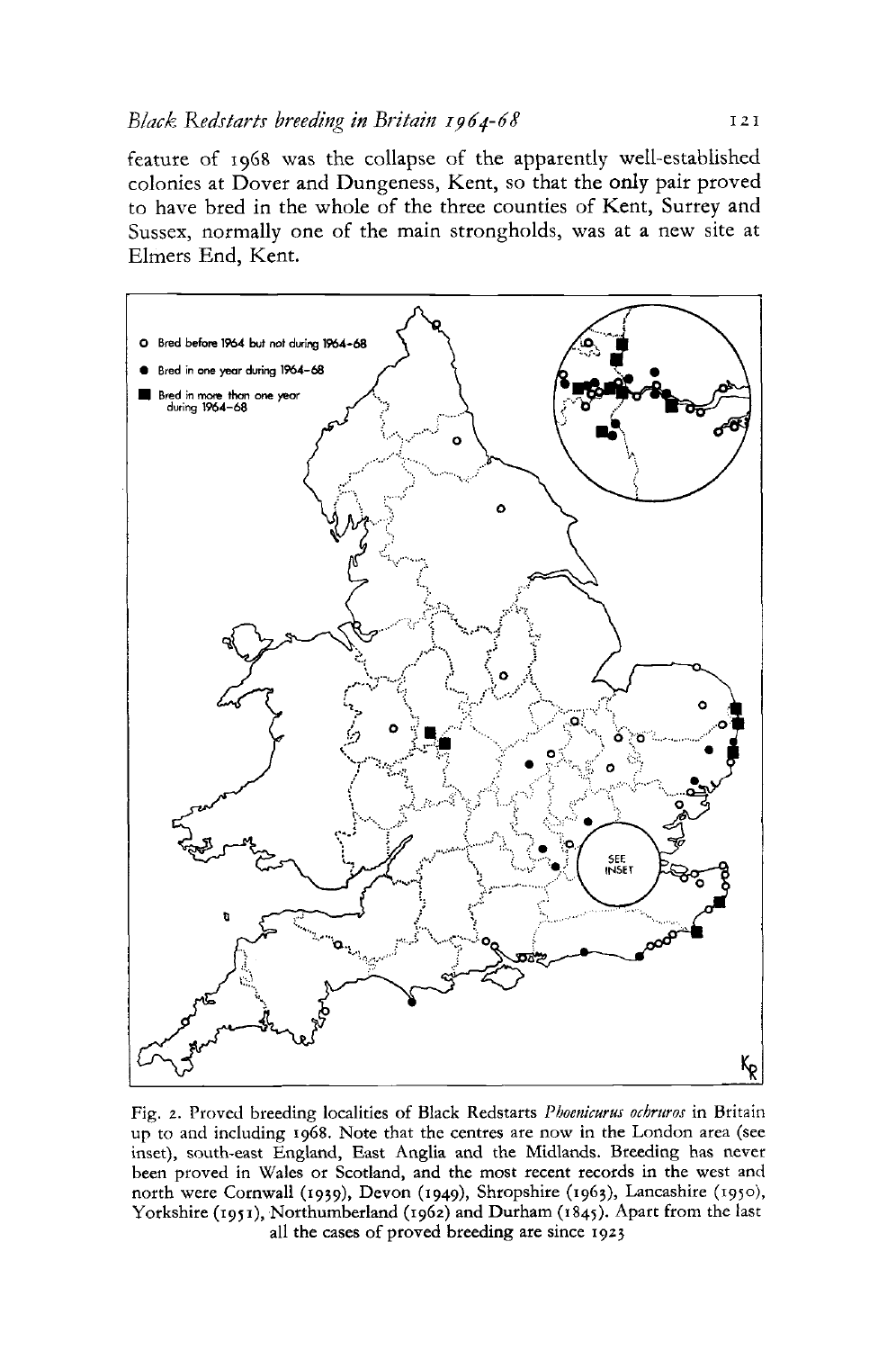ADDITIONAL RECORDS FOR I949-6 3

The two 1949 records were omitted in error from the county summaries and fig. 1 in Fitter (1965), although included in Fitter (1950):

**1949** Single pairs bred at Torquay, Devon; and in the vicinity of Lakenheath, Suffolk.

**1950** Single pairs bred at Liverpool docks, Lancashire; and at Margate, Kent.

**195**1 One pair bred at Margate, Kent.

1958 One pair bred at Wrotham Park, Bentley Heath, Hertfordshire.

**1962** One pair bred on Holy Island, Northumberland.

**1963** Additional singing males at Bow Creek Wharf and Tottenham gasworks, Middlesex; and Aldeburgh, Suffolk.

## SUMMARY OF RECORDS BY COUNTIES

Fig. 2 shows the proved breeding localities of Black Redstarts in Britain from the first in 1845 up to and including 1968, distinguishing between those where nesting was established in 1964-68 and those where it had not been known since 1963. Though there have been odd breeding season records in Scotland and Wales, all the proved cases of nesting have actually been in England. Nevertheless, there are still a number of English counties which are not known ever to have held even a singing male, these being Cheshire, Cumberland, Derbyshire, Huntingdonshire, Leicestershire, Lincolnshire, Rutland, Westmorland and Wiltshire; nor has a singing male ever been reliably recorded on the Isle of Wight, despite rumours to the contrary. In the following list, as before, late summer records are given where these suggest the possibility of birds having summered, while f indicates no breeding record before 1964:

**Bedfordshire** For the second year running a pair was present in Luton in 1964 without proof of breeding. Also in 1964, a singing male in Bedford from 16th June to 20th July.

**Berkshire** A pair bred at Windsor Castle in 1964 (first county breeding record) and a singing male returned briefly in 1965.

**Buckinghamshire** A pair bred at High Wycombe in 1965 (first county breeding record). Also in 1965, a male at Marlow on 22nd May.

**Cambridgeshire** No breeding record since 1958.

**Cornwall** No breeding or breeding season record since 1939.

**Derbyshire** A male at Old Brampton from 27th August to 1st October 1964.

**Devon** No breeding record since 1949. A male at Stokenham on 6th and 9th August 1968.

**Dorset** A pair bred successfully at Portland in 1965 (first county breeding record). One present at another locality on the coast on 15th June 1967.

**Durham** No breeding record since 1845 and no breeding season record since 1957.

Essex Bred in the lower Lea Valley in most years. Elsewhere, one was at Harwich from 24th to 31st August 1964 (perhaps a migrant), a pair bred on an industrial estate at Rainham in 1965 but **the** eggs were taken, a male was seen at Dagenham Docks from May to 1st July 1966, a pair bred at Becontree Heath in 1967, and a female was seen at Walton-on-the-Naze on 18th June 1968.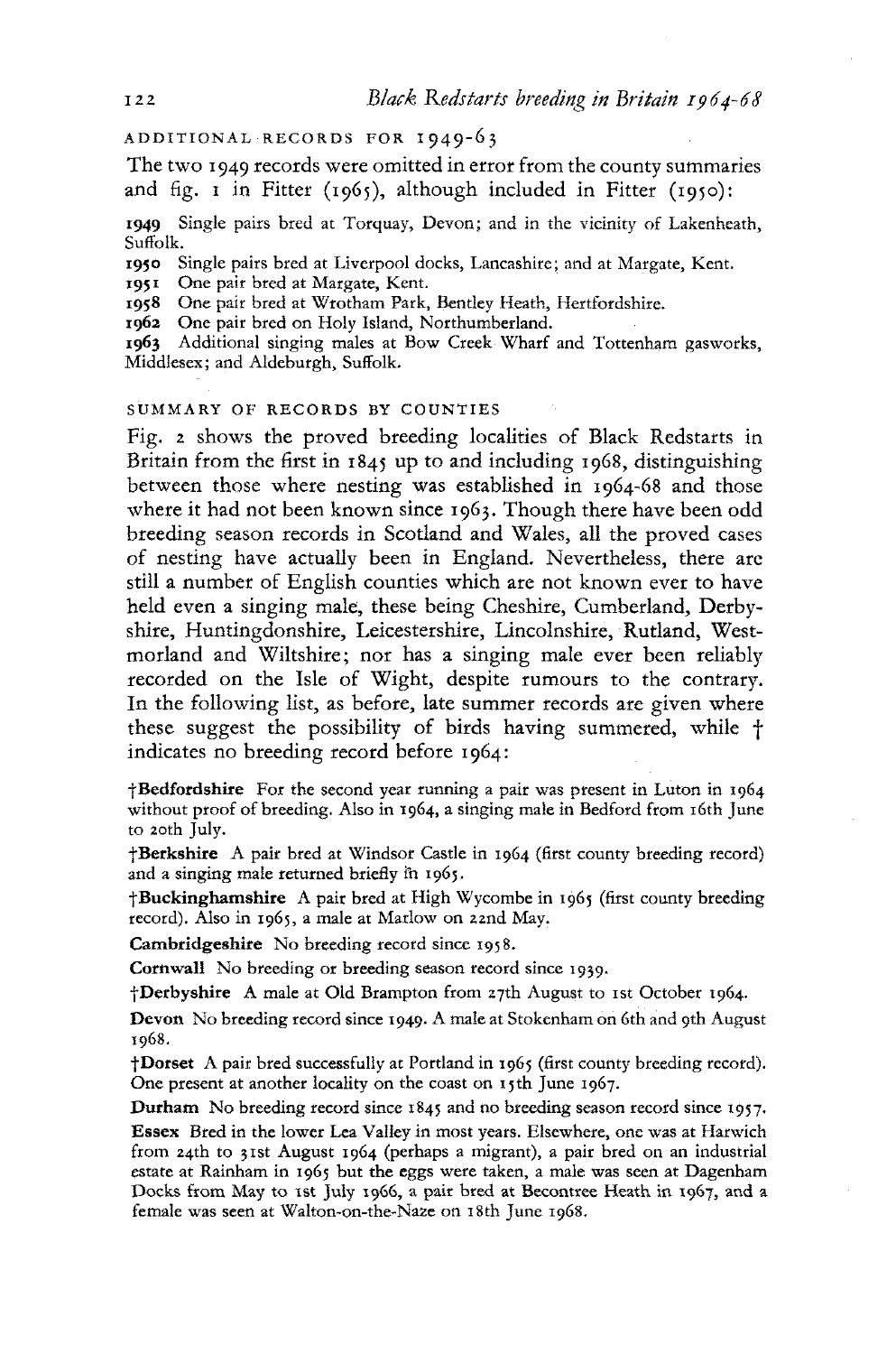Gloucestershire An adult male at Up Hatherley on 29th June 1965.

Hampshire Three pairs may have bred at Portsmouth in 1965, when two singing males were also present. The failure to colonise the Portsmouth and Southampton region remains one of the more puzzling features.

**Herefordshire** No breeding season record since 1958.

**Hertfordshire** One pair bred near Welwyn in 1968. The nesting at Wrotham Park in 1958 (see ADDITIONAL RECORDS) was the first county breeding record.

**Kent** Continued to be a main stronghold, with pairs breeding in most years at Dungeness power station and in the Dover area, and at times at Belvedere, Elmers End and Littlebrook power station. Territory-holding pairs were widely distributed along the coast and in the London suburban fringe. In 1968, in striking contrast to the previous 25 years, no pairs were reported even holding territories along the east Kent coast.

**Lancashire** No breeding season record since 1950, when a pair bred at Liverpool docks (see ADDITIONAL RECORDS).

†Lincolnshire One in Lincoln on 26th August 1964.

**Middlesex** Another main stronghold for more than 40 years, with more breeding during 1964-68 in the lower Lea Valley than in the traditional headquarters in the City of London, which has now been made almost uninhabitable for Black Redstarts by the rebuilding of the bombed areas. During the five years pairs also bred at Marylebone, Park Royal and Shepherds Bush, and singing males were scattered as far afield as Brentford. Many must still be overlooked in the centre and still more in the suburbs.

**Norfolk** Pairs bred at Great Yarmouth in most years, and Cromer usually held at least a singing male. There was a singing male at Old Hunstanton in 1967 and one, perhaps a migrant, was seen between there and Holme on 26th August 1966.

**Northamptonshire** A singing male was seen in Peterborough in 1964, and a pair bred in Northampton in 1967.

**Northumberland** A pair found nesting on Holy Island in 1962 by Dr A. M. G. Campbell *{in litt.)* was the first breeding record north of the Tees since 1845 (see ADDITIONAL RECORDS).

**Nottinghamshire** A pair at Nottingham in 1964 was not proved to breed.

**Oxfordshire** No breeding season record since an 'almost certain' one in 1958. **Shropshire** No breeding record since 1963. A singing male at Wellington in 1964. Somerset A male singing at Brean Down on 16th May 1964 may still have been on migration, but in 1967 a female was seen there from 5th August (very early for a migrant) until 22nd October. Single birds were also noted at Sutton Bingham on 26th August 1967 and at Nailsea on 16th August 1968.

**Staffordshire** Bred at Bilston power station in 1964 (first county breeding record), 1966 and 1967; perhaps also in former years.

**Suffolk** Continued to hold more breeding pairs than either Norfolk or coastal Essex, usually at Lowestoft and Sizewell power station, sometimes also at Ipswich. In 1964 a pair bred at Dunwich, and in 1965 a pair bred at Framlingham Castle.

**Surrey** Croydon and its power station continued to be the headquarters of breeding Black Redstarts in the county, with territories also held from time to time at Kingstonupon-Thames and Southwark.

**Sussex** The original home of continuous nesting by Black Redstarts in Britain almost faded out during this quinquennium, breeding being proved only at Eastbourne and Worthing in 1964, with a probability on the east Sussex cliffs in 1968. No singing males were reported away from those areas, except at Hastings and St Leonards. Why are there never any at Brighton or Hove?